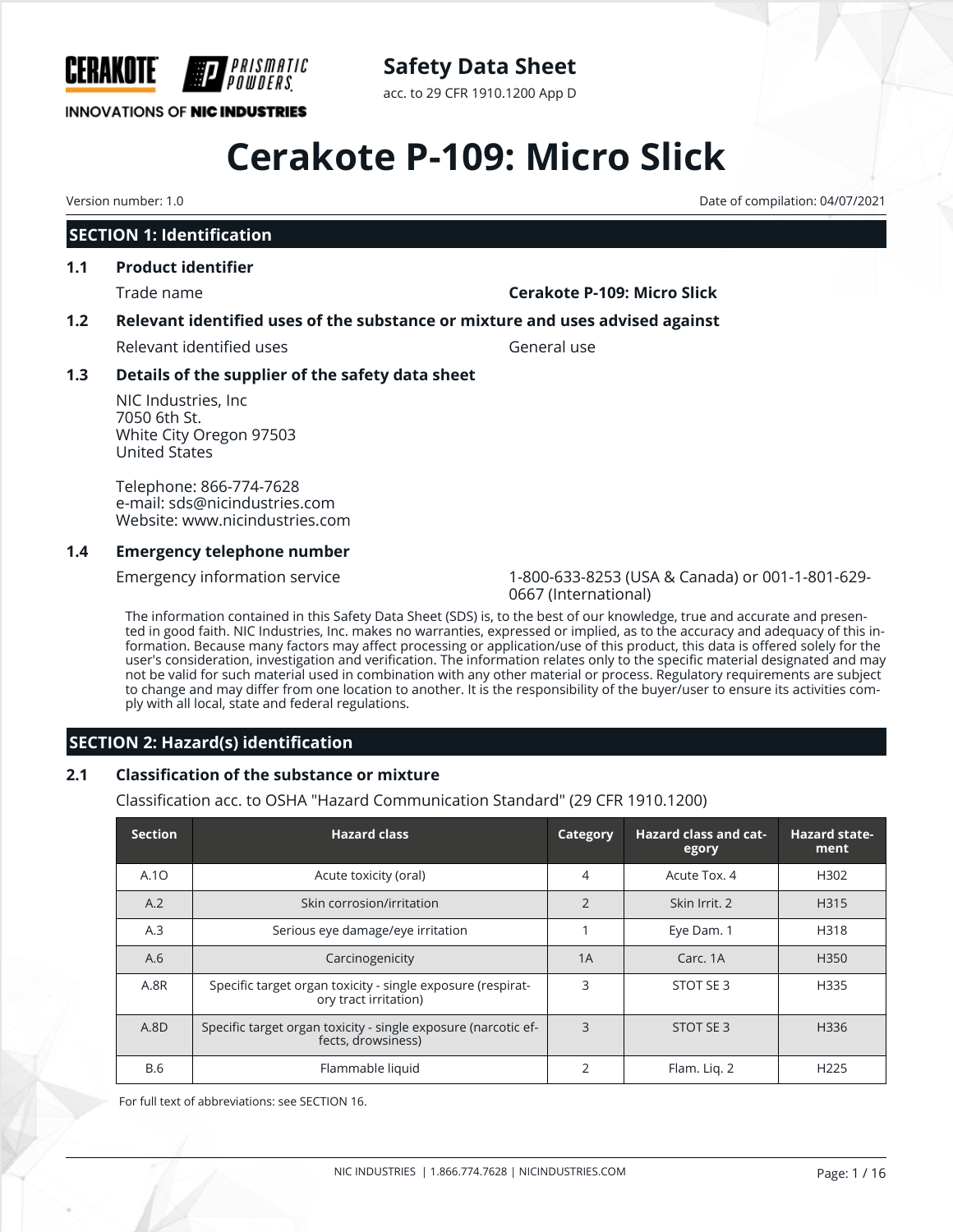

**Safety Data Sheet**

acc. to 29 CFR 1910.1200 App D

# **Cerakote P-109: Micro Slick**

Version number: 1.0 Date of compilation: 04/07/2021

The most important adverse physicochemical, human health and environmental effects The product is combustible and can be ignited by potential ignition sources.

### **2.2 Label elements**

Labelling acc. to OSHA "Hazard Communication Standard" (29 CFR 1910.1200)

- Signal word **DANGER**
- Pictograms

GHS02, GHS05, GHS07, GHS08

| - Hazard statements |  |
|---------------------|--|
| H <sub>225</sub>    |  |

| H <sub>225</sub> | Highly flammable liquid and vapor. |
|------------------|------------------------------------|
| H302             | Harmful if swallowed.              |
| H315             | Causes skin irritation.            |
| H318             | Causes serious eye damage.         |
| H335             | May cause respiratory irritation.  |
| H336             | May cause drowsiness or dizziness. |
| H350             | May cause cancer.                  |

#### - Precautionary statements

| Precautionary statements |                                                                                                                                     |
|--------------------------|-------------------------------------------------------------------------------------------------------------------------------------|
| P201                     | Obtain special instructions before use.                                                                                             |
| P <sub>210</sub>         | Keep away from heat/sparks/open flames/hot surfaces. No smoking.                                                                    |
| P <sub>240</sub>         | Ground/bond container and receiving equipment.                                                                                      |
| P241                     | Use explosion-proof electrical/ventilating/lighting equipment.                                                                      |
| P242                     | Use only non-sparking tools.                                                                                                        |
| P243                     | Take precautionary measures against static discharge.                                                                               |
| P <sub>261</sub>         | Avoid breathing dust/fume/gas/mist/vapors/spray.                                                                                    |
| P270                     | Do not eat, drink or smoke when using this product.                                                                                 |
| P271                     | Use only outdoors or in a well-ventilated area.                                                                                     |
| P280                     | Wear protective gloves/eye protection/face protection.                                                                              |
| P302+P352                | If on skin: Wash with plenty of water.                                                                                              |
| P303+P361+P353           | If on skin (or hair): Take off immediately all contaminated clothing. Rinse skin with water/shower.                                 |
| P304+P340                | If inhaled: Remove person to fresh air and keep comfortable for breathing.                                                          |
| P305+P351+P338           | If in eyes: Rinse cautiously with water for several minutes. Remove contact lenses, if present and<br>easy to do. Continue rinsing. |
| P310                     | Immediately call a poison center/doctor.                                                                                            |
| P321                     | Specific treatment (see on this label).                                                                                             |
| P330                     | Rinse mouth.                                                                                                                        |
| P362                     | Take off contaminated clothing and wash it before reuse.                                                                            |
| P370+P378                | In case of fire: Use sand, carbon dioxide or powder extinguisher to extinguish.                                                     |
| P403+P233                | Store in a well-ventilated place. Keep container tightly closed.                                                                    |
| P403+P235                | Store in a well-ventilated place. Keep cool.                                                                                        |
| P405                     | Store locked up.                                                                                                                    |
| P501                     | Dispose of contents/container to industrial combustion plant.                                                                       |
|                          |                                                                                                                                     |

- Hazardous ingredients for labelling Thermoset Resin, n-butyl alcohol, Methyl Ethyl Ketone

### **2.3 Other hazards**

of no significance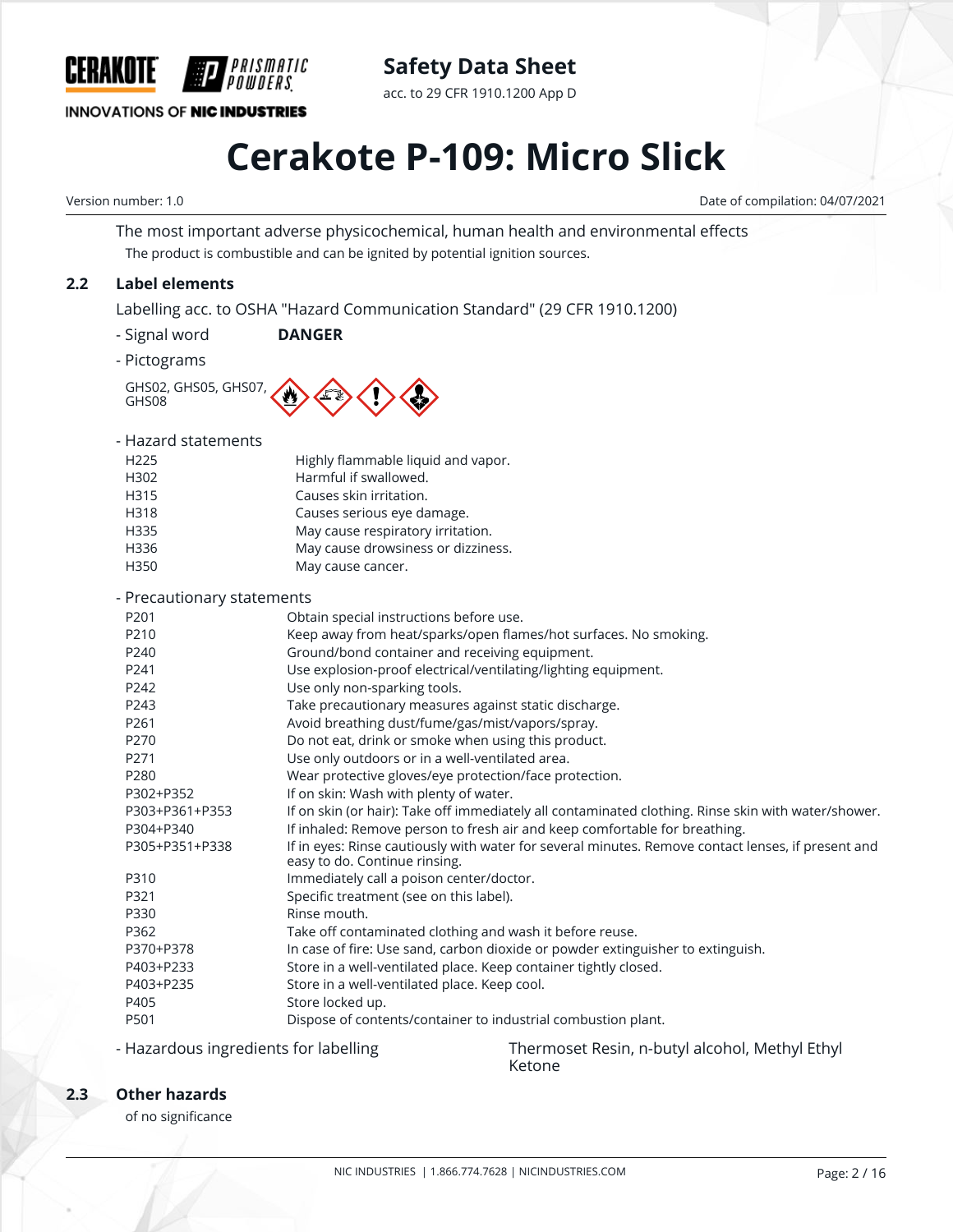

## **Safety Data Sheet**

acc. to 29 CFR 1910.1200 App D

# **Cerakote P-109: Micro Slick**

Version number: 1.0 Date of compilation: 04/07/2021

## **SECTION 3: Composition/information on ingredients**

## **3.1 Substances**

Not relevant (mixture)

## **3.2 Mixtures**

Description of the mixture

| Name of substance      | <b>Identifier</b>             | Wt%       |
|------------------------|-------------------------------|-----------|
| Methyl Ethyl Ketone    | CAS No<br>78-93-3             | $25 - 50$ |
| n-butyl alcohol        | CAS No<br>$71 - 36 - 3$       | $25 - 50$ |
| <b>Thermoset Resin</b> | CAS No<br><b>Trade Secret</b> | $25 - 50$ |

\*\* Trade Secret: In accordance with OSHA Hazard Communication Standard 29 CFR 1910.1200(i) and in accordance with the United Nations Globally Harmonized System of Classification and Labeling of Chemicals (GHS), the specific identity and/or exact percentage (concentration) of the composition has been withheld as a "Trade Secret."

### **SECTION 4: First-aid measures**

#### **4.1 Description of first-aid measures**

#### General notes

Do not leave affected person unattended. Remove victim out of the danger area. Keep affected person warm, still and covered. Take off immediately all contaminated clothing. In all cases of doubt, or when symptoms persist, seek medical advice. In case of unconsciousness place person in the recovery position. Never give anything by mouth.

#### Following inhalation

If breathing is irregular or stopped, immediately seek medical assistance and start first aid actions. In case of respiratory tract irritation, consult a physician. Provide fresh air.

#### Following skin contact

Wash with plenty of soap and water.

#### Following eye contact

Remove contact lenses, if present and easy to do. Continue rinsing. Irrigate copiously with clean, fresh water for at least 10 minutes, holding the eyelids apart.

#### Following ingestion

Rinse mouth with water (only if the person is conscious). Do NOT induce vomiting.

#### **4.2 Most important symptoms and effects, both acute and delayed**

Narcotic effects.

## **4.3 Indication of any immediate medical attention and special treatment needed**

None.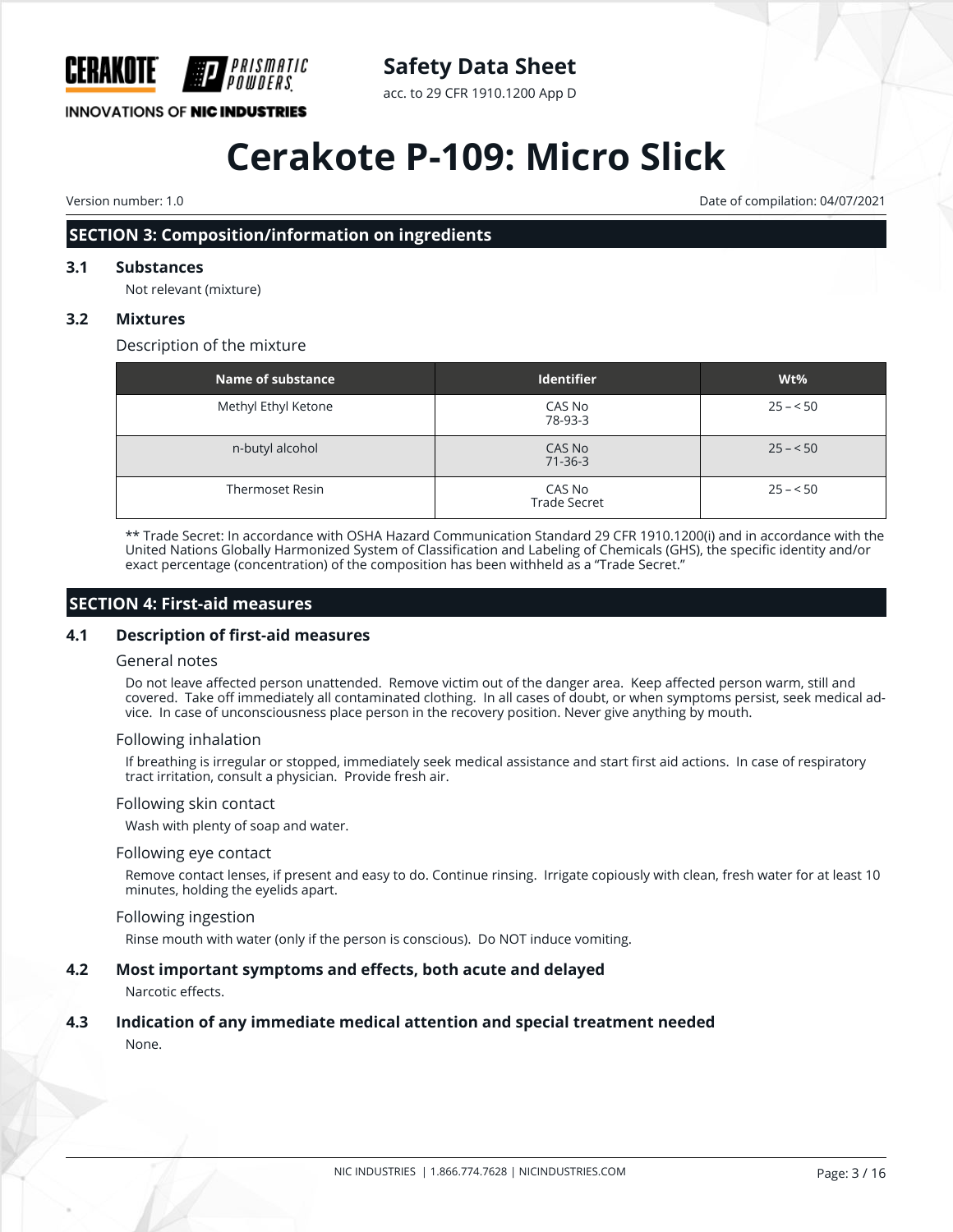

**Safety Data Sheet**

acc. to 29 CFR 1910.1200 App D

# **Cerakote P-109: Micro Slick**

Version number: 1.0 Date of compilation: 04/07/2021

### **SECTION 5: Fire-fighting measures**

#### **5.1 Extinguishing media**

Suitable extinguishing media

Water spray, Dry extinguishing powder, BC-powder, Carbon dioxide (CO2)

#### **5.2 Special hazards arising from the substance or mixture**

In case of insufficient ventilation and/or in use, may form flammable/explosive vapor-air mixture. Solvent vapors are heavier than air and may spread along floors. Places which are not ventilated, e.g. unventilated below ground level areas such as trenches, conduits and shafts, are particularly prone to the presence of flammable substances or mixtures.

Hazardous combustion products

Carbon monoxide (CO), Carbon dioxide (CO2)

#### **5.3 Advice for firefighters**

In case of fire and/or explosion do not breathe fumes. Coordinate firefighting measures to the fire surroundings. Do not allow firefighting water to enter drains or water courses. Collect contaminated firefighting water separately. Fight fire with normal precautions from a reasonable distance.

### **SECTION 6: Accidental release measures**

#### **6.1 Personal precautions, protective equipment and emergency procedures**

For non-emergency personnel

Remove persons to safety.

For emergency responders

Wear breathing apparatus if exposed to vapors/dust/aerosols/gases.

#### **6.2 Environmental precautions**

Keep away from drains, surface and ground water. Retain contaminated washing water and dispose of it.

#### **6.3 Methods and material for containment and cleaning up**

Advice on how to contain a spill

Covering of drains.

Advice on how to clean up a spill

Wipe up with absorbent material (e.g. cloth, fleece). Collect spillage: sawdust, kieselgur (diatomite), sand, universal binder.

#### Appropriate containment techniques

Use of adsorbent materials.

Other information relating to spills and releases

Place in appropriate containers for disposal. Ventilate affected area.

#### **6.4 Reference to other sections**

Hazardous combustion products: see section 5. Personal protective equipment: see section 8. Incompatible materials: see section 10. Disposal considerations: see section 13.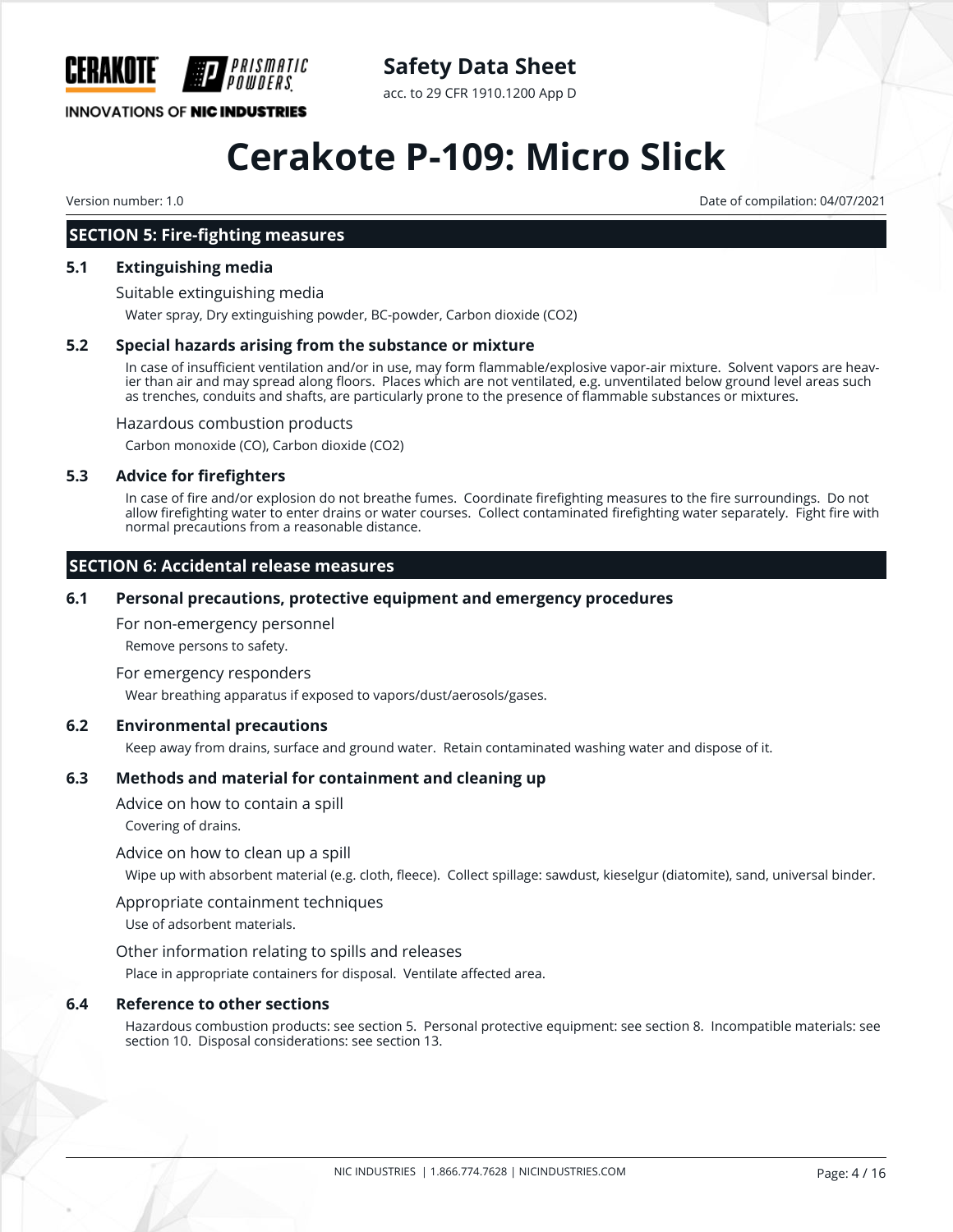

**Safety Data Sheet**

acc. to 29 CFR 1910.1200 App D

# **Cerakote P-109: Micro Slick**

Version number: 1.0 Date of compilation: 04/07/2021

### **SECTION 7: Handling and storage**

#### **7.1 Precautions for safe handling**

#### Recommendations

#### - Measures to prevent fire as well as aerosol and dust generation

Use local and general ventilation. Avoidance of ignition sources. Keep away from sources of ignition - No smoking. Take precautionary measures against static discharge. Use only in well-ventilated areas. Due to danger of explosion, prevent leakage of vapours into cellars, flues and ditches. Ground/bond container and receiving equipment. Use explosion-proof electrical/ventilating/lighting/equipment. Use only non-sparking tools.

#### - Specific notes/details

Places which are not ventilated, e.g. unventilated below ground level areas such as trenches, conduits and shafts, are particularly prone to the presence of flammable substances or mixtures. Vapors are heavier than air, spread along floors and form explosive mixtures with air. Vapors may form explosive mixtures with air.

#### Advice on general occupational hygiene

Wash hands after use. Do not eat, drink and smoke in work areas. Remove contaminated clothing and protective equipment before entering eating areas. Never keep food or drink in the vicinity of chemicals. Never place chemicals in containers that are normally used for food or drink. Keep away from food, drink and animal feedingstuffs.

#### **7.2 Conditions for safe storage, including any incompatibilities**

Managing of associated risks

- Explosive atmospheres

Keep container tightly closed and in a well-ventilated place. Use local and general ventilation. Keep cool. Protect from sunlight.

#### - Flammability hazards

Keep away from sources of ignition - No smoking. Keep away from heat, hot surfaces, sparks, open flames and other ignition sources. No smoking. Take precautionary measures against static discharge. Protect from sunlight.

#### - Ventilation requirements

Use local and general ventilation. Ground/bond container and receiving equipment.

- Packaging compatibilities

Only packagings which are approved (e.g. acc. to the Dangerous Goods Regulations) may be used.

#### **7.3 Specific end use(s)**

See section 16 for a general overview.

### **SECTION 8: Exposure controls/personal protection**

#### **8.1 Control parameters**

| Occupational exposure limit values (Workplace Exposure Limits) |                 |                 |                     |                            |                      |                             |                    |                          |               |                            |
|----------------------------------------------------------------|-----------------|-----------------|---------------------|----------------------------|----------------------|-----------------------------|--------------------|--------------------------|---------------|----------------------------|
| <b>Country</b>                                                 | Name of agent   | Identifi-<br>er | <b>TWA</b><br>[ppm] | TWA [mg/<br>m <sup>3</sup> | <b>STEL</b><br>[ppm] | STEL [mg/<br>m <sup>3</sup> | Ceiling-C<br>[ppm] | Ceiling-C<br>[ $mg/m3$ ] | Nota-<br>tion | Source                     |
| US.                                                            | n-butanol       | <b>TLV®</b>     | 20                  |                            |                      |                             |                    |                          |               | <b>ACGIH®</b><br>2019      |
| US.                                                            | n-butyl alcohol | <b>REL</b>      |                     |                            |                      |                             | 50                 | 150                      |               | <b>NIOSH</b><br><b>REL</b> |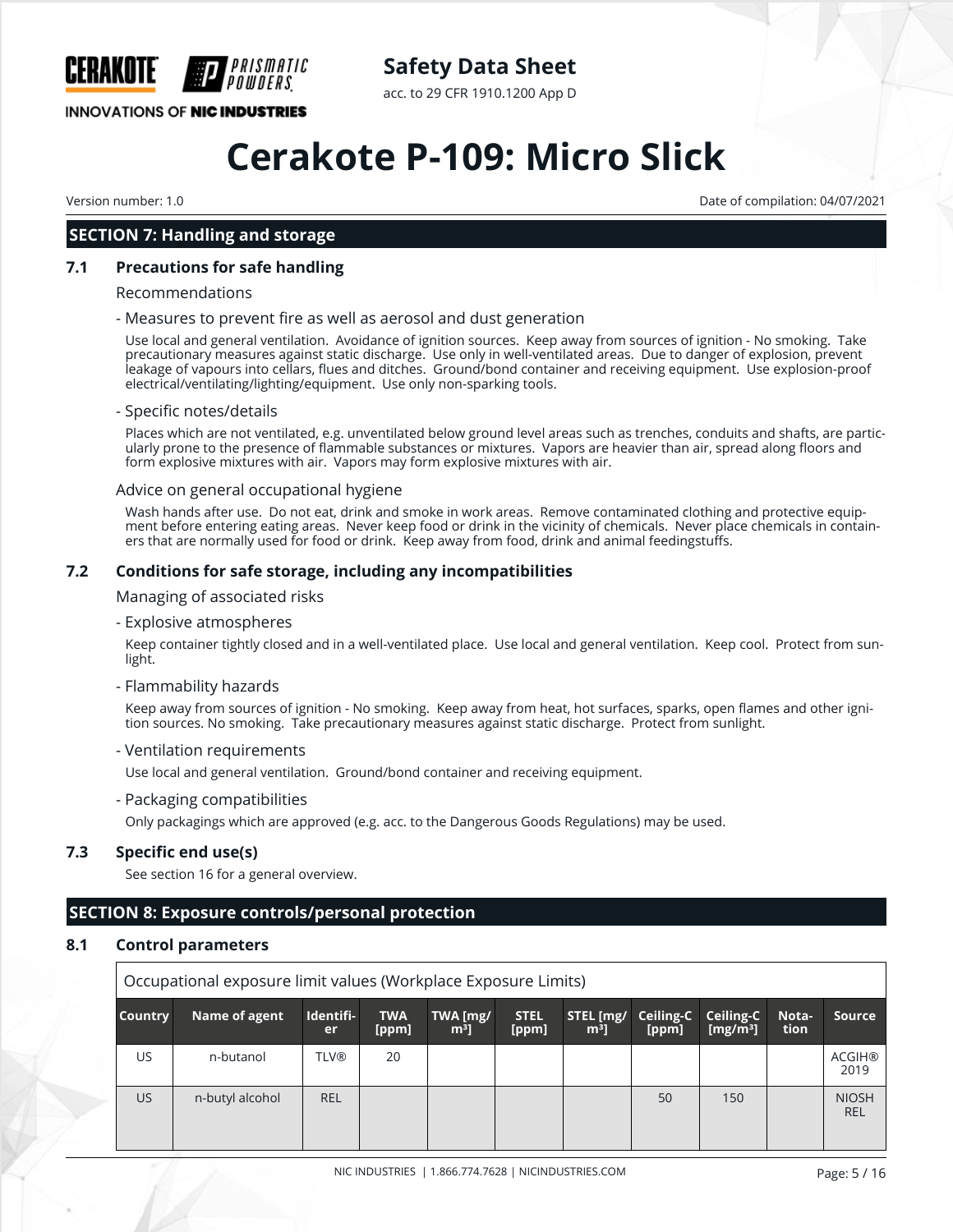

acc. to 29 CFR 1910.1200 App D

**INNOVATIONS OF NIC INDUSTRIES** 

PRISMATIC

## **Cerakote P-109: Micro Slick**

Version number: 1.0 Date of compilation: 04/07/2021

|                | Occupational exposure limit values (Workplace Exposure Limits)     |                        |                     |                            |                      |                             |                    |                                   |               |                                |
|----------------|--------------------------------------------------------------------|------------------------|---------------------|----------------------------|----------------------|-----------------------------|--------------------|-----------------------------------|---------------|--------------------------------|
| <b>Country</b> | Name of agent                                                      | Identifi-<br><b>er</b> | <b>TWA</b><br>[ppm] | TWA [mg/<br>m <sup>3</sup> | <b>STEL</b><br>[ppm] | STEL [mg/<br>m <sup>3</sup> | Ceiling-C<br>[ppm] | Ceiling-C<br>[mg/m <sup>3</sup> ] | Nota-<br>tion | <b>Source</b>                  |
| US.            | n-butyl alcohol                                                    | <b>PEL</b>             | 100                 | 300                        |                      |                             |                    |                                   |               | 29 CFR<br>1910.100<br>0        |
| US.            | n-butyl alcohol (1-<br>butanol)                                    | PEL (CA)               |                     |                            |                      |                             | 50                 | 150                               |               | Cal/OSHA<br>PEL                |
| US.            | 2-butanone                                                         | <b>REL</b>             | 200<br>(10 h)       | 590<br>(10 h)              | 300                  | 885                         |                    |                                   |               | <b>NIOSH</b><br><b>REL</b>     |
| US.            | 2-butanone (methyl<br>ethyl ketone)                                | <b>PEL</b>             | 200                 | 590                        |                      |                             |                    |                                   |               | <b>29 CFR</b><br>1910.100<br>0 |
| US.            | methyl ethyl ketone                                                | <b>TLV®</b>            | 200                 |                            | 300                  |                             |                    |                                   |               | <b>ACGIH®</b><br>2019          |
| US.            | methyl ethyl ketone<br>(MEK) (2-butanone)<br>(ethyl methyl ketone) | PEL (CA)               | 200                 | 590                        | 300                  | 885                         |                    |                                   |               | Cal/OSHA<br>PEL                |

#### Notation

Ceiling-C ceiling value is a limit value above which exposure should not occur short-term exposure limit: a limit value above which exposure should not occur and which is related to a 15-minute period (unless otherwise specified)

TWA time-weighted average (long-term exposure limit): measured or calculated in relation to a reference period of 8 hours timeweighted average (unless otherwise specified

#### Biological limit values

| Country | Name of agent       | <b>Parameter</b>    | <b>Notation</b> | <b>Identifier</b> | <b>Value</b>     | Source      |
|---------|---------------------|---------------------|-----------------|-------------------|------------------|-------------|
| US      | methyl ethyl ketone | methyl ethyl ketone |                 | <b>BEI®</b>       | $2 \text{ mg/l}$ | ACGIH® 2019 |

#### **8.2 Exposure controls**

Appropriate engineering controls

General ventilation.

Individual protection measures (personal protective equipment)

#### Eye/face protection

Wear eye/face protection.

#### Skin protection

- Hand protection

Wear suitable gloves. Chemical protection gloves are suitable, which are tested according to EN 374. Check leak-tightness/ impermeability prior to use. In the case of wanting to use the gloves again, clean them before taking off and air them well. For special purposes, it is recommended to check the resistance to chemicals of the protective gloves mentioned above together with the supplier of these gloves.

#### - Other protection measures

Take recovery periods for skin regeneration. Preventive skin protection (barrier creams/ointments) is recommended. Wash hands thoroughly after handling.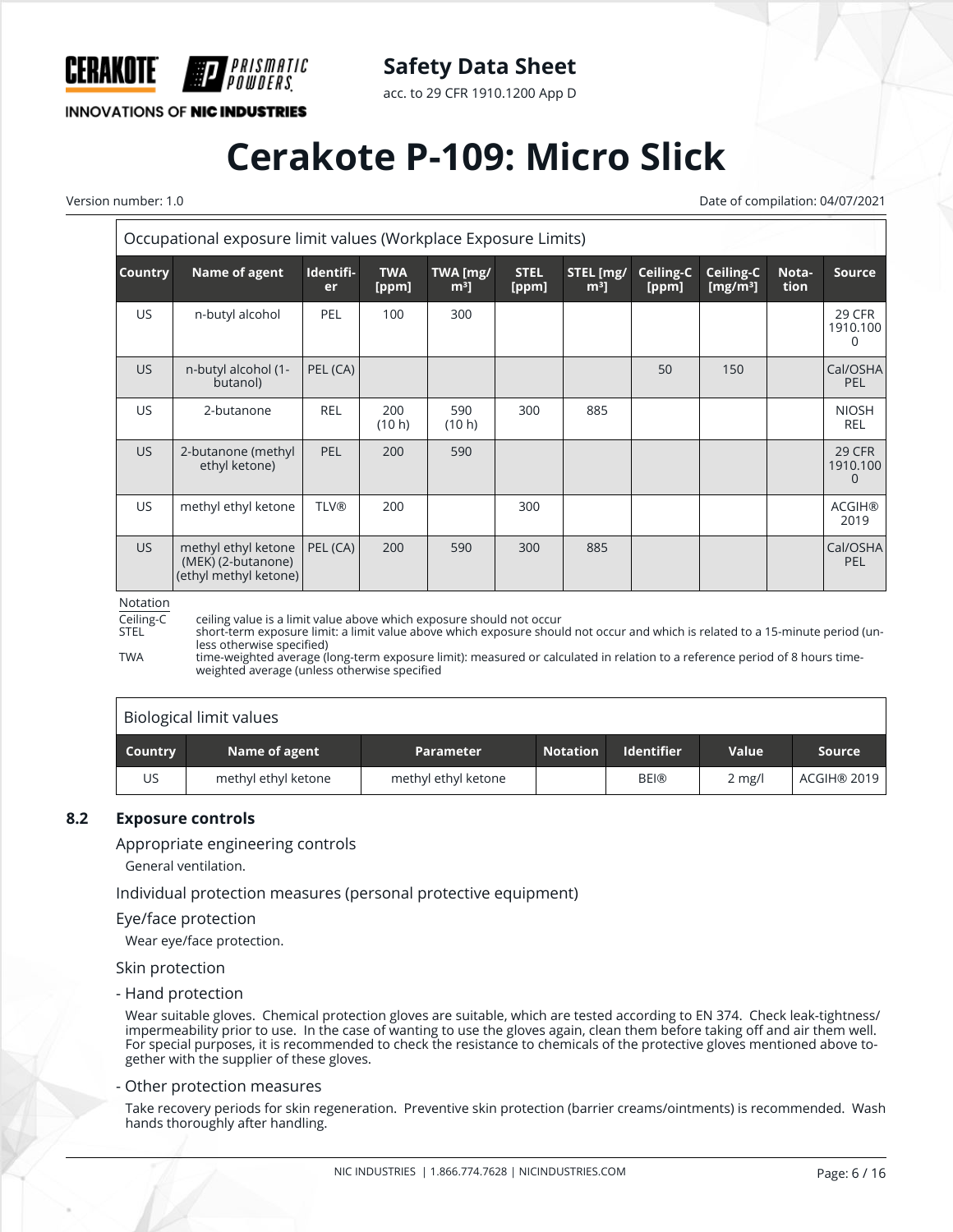

acc. to 29 CFR 1910.1200 App D

### **INNOVATIONS OF NIC INDUSTRIES**

## **Cerakote P-109: Micro Slick**

Version number: 1.0 Date of compilation: 04/07/2021

#### Respiratory protection

In case of inadequate ventilation wear respiratory protection.

#### Environmental exposure controls

*PRISMATIC* 

Use appropriate container to avoid environmental contamination. Keep away from drains, surface and ground water.

#### **SECTION 9: Physical and chemical properties**

#### **9.1 Information on basic physical and chemical properties**

#### **Appearance**

| Physical state | Liquid         |
|----------------|----------------|
| , Color        | <b>Black</b>   |
| Odor           | Characteristic |

#### **Other safety parameters**

| pH (value)                              | Not determined       |
|-----------------------------------------|----------------------|
| Melting point/freezing point            | Not determined       |
| Initial boiling point and boiling range | 64.7 °C              |
| Flash point                             | 9.7 $\degree$ C      |
| Evaporation rate                        | Not determined       |
| Flammability (solid, gas)               | Not relevant (fluid) |

Explosive limits

| - Lower explosion limit (LEL) | 2.5 vol%                                               |
|-------------------------------|--------------------------------------------------------|
| - Upper explosion limit (UEL) | 13.5 vol%                                              |
| Vapor pressure                | 169.3 hPa at 25 °C                                     |
| Density                       | Not determined                                         |
| Vapor density                 | Not available                                          |
| Relative density              | Not available                                          |
| Solubility(ies)               | Not determined                                         |
| Auto-ignition temperature     | 455 °C (auto-ignition temperature (liquids and gases)) |
| Viscosity                     | Not determined                                         |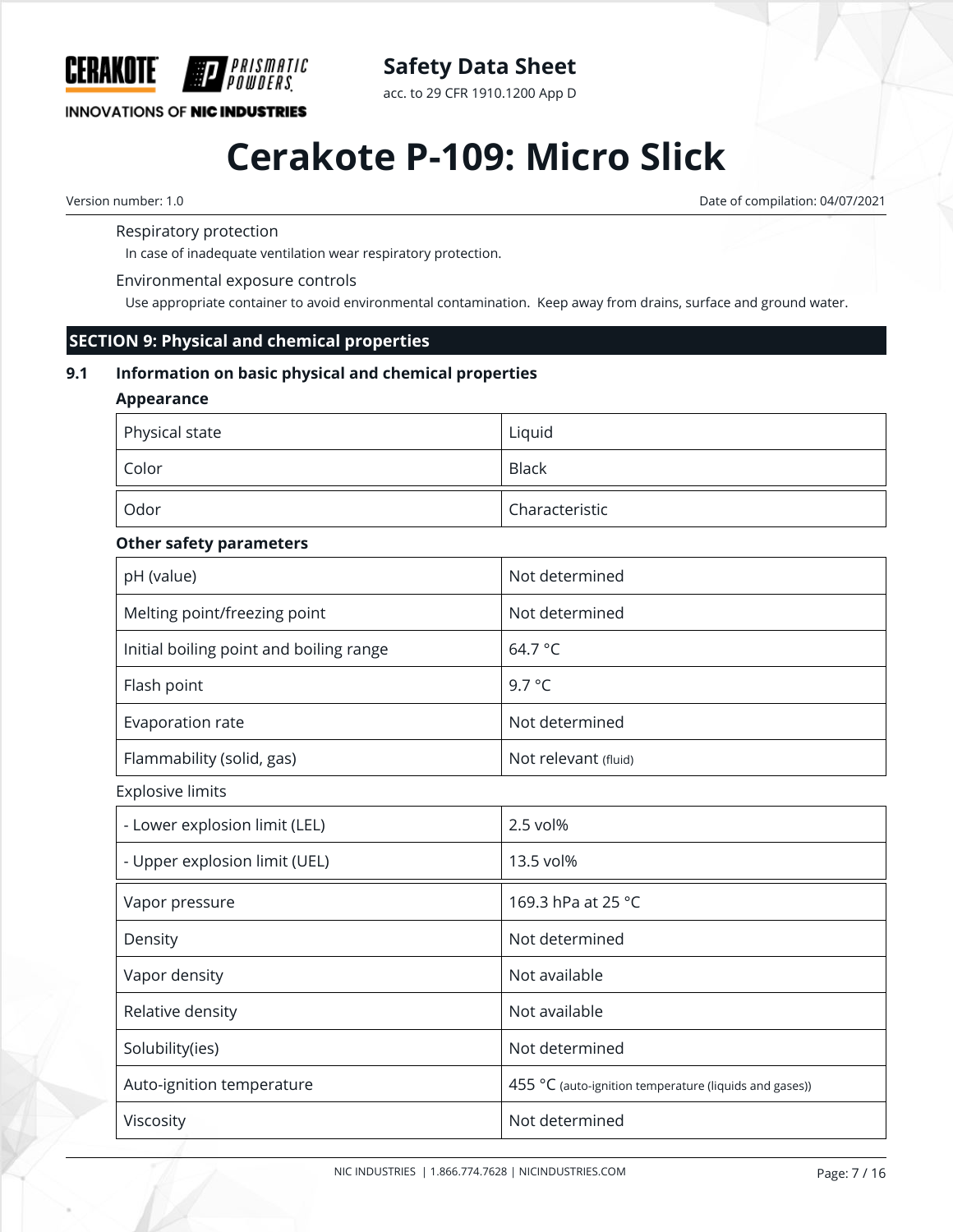

acc. to 29 CFR 1910.1200 App D

**INNOVATIONS OF NIC INDUSTRIES** 

## **Cerakote P-109: Micro Slick**

Version number: 1.0 Date of compilation: 04/07/2021

|     | <b>Explosive properties</b>               | None |                                                                                                   |
|-----|-------------------------------------------|------|---------------------------------------------------------------------------------------------------|
|     | Oxidizing properties                      | None |                                                                                                   |
| 9.2 | <b>Other information</b>                  |      |                                                                                                   |
|     | Tomporature class (LISA, ass, to NEC E00) |      | $\textbf{T1}$ /are colored as a constraint to accordance construction and the construction of the |

**Temperature class (USA, acc. to NEC 500)**  $\vert$  11 (maximum permissible surface temperature on the equipment: 450°C)

#### **SECTION 10: Stability and reactivity**

#### **10.1 Reactivity**

Concerning incompatibility: see below "Conditions to avoid" and "Incompatible materials". The mixture contains reactive substance(s). Risk of ignition.

#### If heated:

Risk of ignition.

#### **10.2 Chemical stability**

See below "Conditions to avoid".

#### **10.3 Possibility of hazardous reactions**

No known hazardous reactions.

#### **10.4 Conditions to avoid**

Keep away from heat, hot surfaces, sparks, open flames and other ignition sources. No smoking.

#### Hints to prevent fire or explosion

Use explosion-proof electrical/ventilating/lighting/equipment. Use only non-sparking tools. Take precautionary measures against static discharge.

#### **10.5 Incompatible materials**

Oxidizers. Strong acids. Strong bases. Reducing agents.

#### **10.6 Hazardous decomposition products**

Reasonably anticipated hazardous decomposition products produced as a result of use, storage, spill and heating are not known. Hazardous combustion products: see section 5.

#### **SECTION 11: Toxicological information**

#### **11.1 Information on toxicological effects**

Test data are not available for the complete mixture.

#### Classification procedure

The method for classification of the mixture is based on ingredients of the mixture (additivity formula).

#### **Classification acc. to OSHA "Hazard Communication Standard" (29 CFR 1910.1200)**

#### Acute toxicity

Harmful if swallowed.

- Acute toxicity estimate (ATE) Oral  $1,675 \frac{mg}{kg}$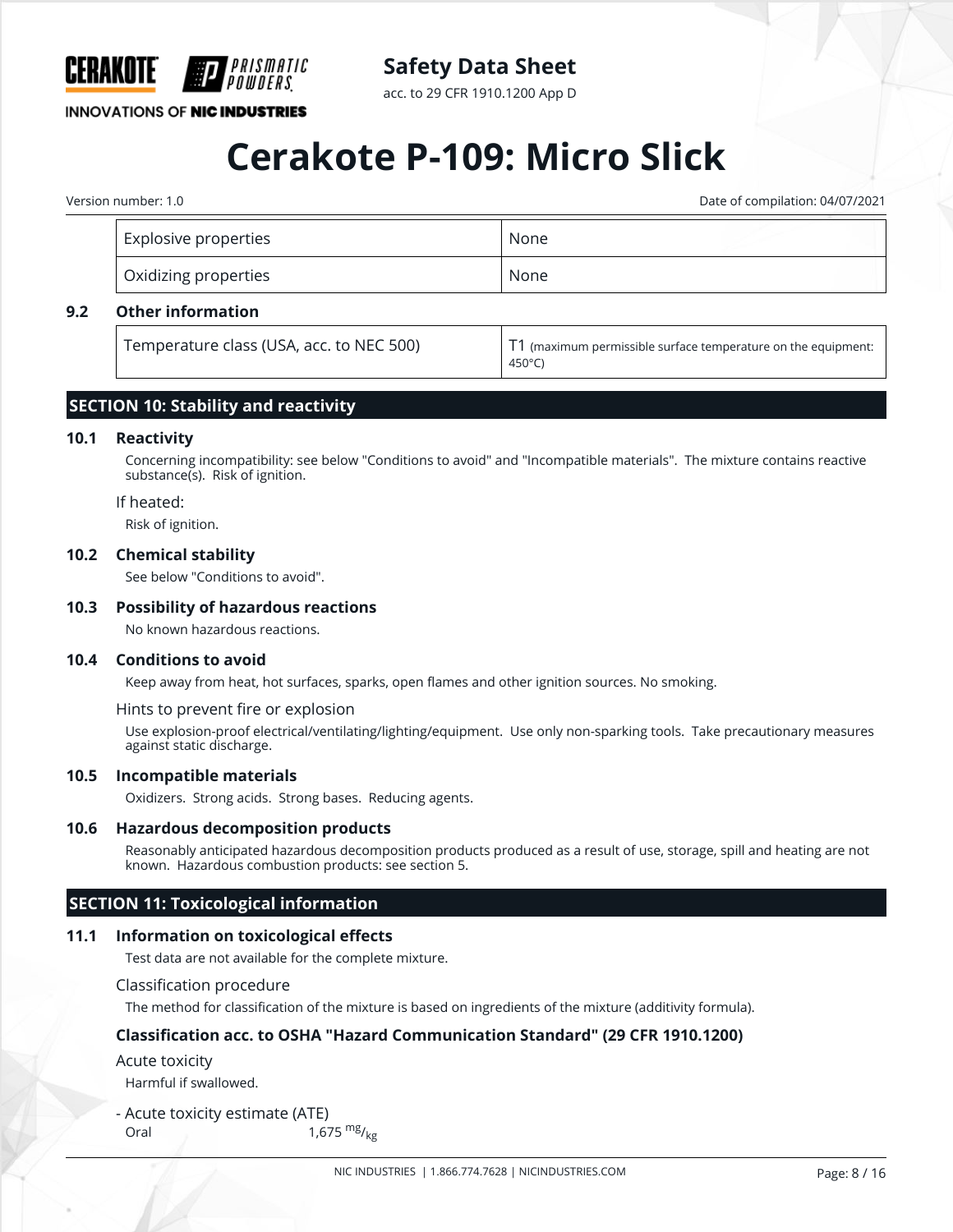

**Safety Data Sheet**

acc. to 29 CFR 1910.1200 App D

# **Cerakote P-109: Micro Slick**

Version number: 1.0 Date of compilation: 04/07/2021

| Acute toxicity estimate (ATE) of components of the mixture |  |
|------------------------------------------------------------|--|
|------------------------------------------------------------|--|

| Name of substance | <b>CAS No</b> | <b>Exposure route</b> | <b>ATE</b> |
|-------------------|---------------|-----------------------|------------|
| n-butyl alcohol   | $71 - 36 - 3$ | Oral                  | 500 $mg/g$ |

#### Skin corrosion/irritation

Causes skin irritation.

#### Serious eye damage/eye irritation

Causes serious eye damage.

#### Respiratory or skin sensitization

Shall not be classified as a respiratory or skin sensitizer.

#### Germ cell mutagenicity

Shall not be classified as germ cell mutagenic.

#### Carcinogenicity

May cause cancer.

| IARC Monographs on the Evaluation of Carcinogenic Risks to Humans |                       |               |  |
|-------------------------------------------------------------------|-----------------------|---------------|--|
| Name of substance                                                 | <b>Classification</b> | <b>Number</b> |  |
| Thermoset Resin                                                   |                       |               |  |

Legend

1 Carcinogenic to humans

#### Reproductive toxicity

Shall not be classified as a reproductive toxicant.

#### Specific target organ toxicity - single exposure

May cause respiratory irritation. May cause drowsiness or dizziness.

#### Specific target organ toxicity - repeated exposure

Shall not be classified as a specific target organ toxicant (repeated exposure).

#### Aspiration hazard

Shall not be classified as presenting an aspiration hazard.

### **SECTION 12: Ecological information**

#### **12.1 Toxicity**

Shall not be classified as hazardous to the aquatic environment.

#### **12.2 Persistence and degradability**

Data are not available.

#### **12.3 Bioaccumulative potential**

Data are not available.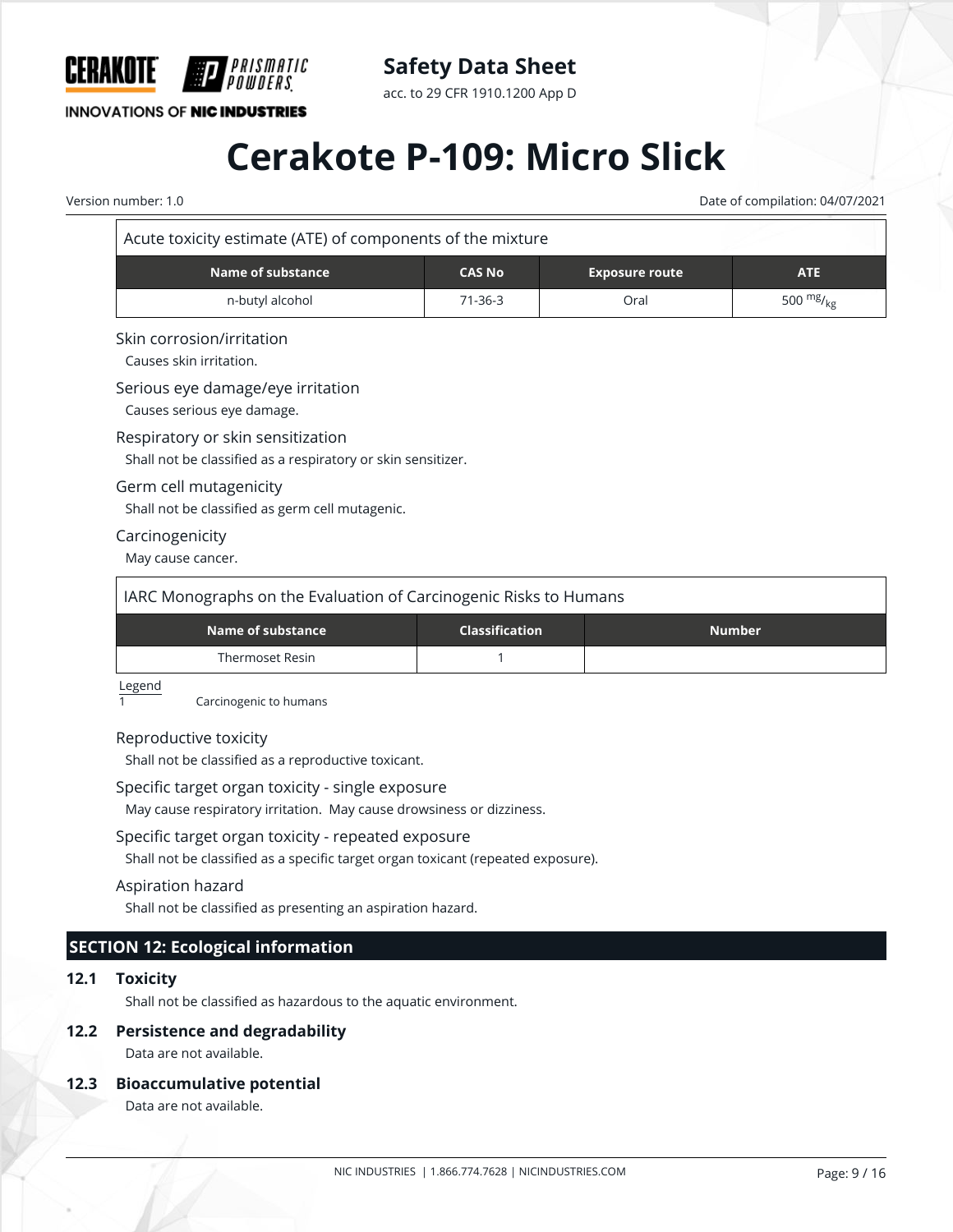

**Safety Data Sheet**

acc. to 29 CFR 1910.1200 App D

# **Cerakote P-109: Micro Slick**

Version number: 1.0 Date of compilation: 04/07/2021

#### **12.4 Mobility in soil** Data are not available.

- **12.5 Results of PBT and vPvB assessment** Data are not available.
- **12.6 Endocrine disrupting properties** None of the ingredients are listed.

**12.7 Other adverse effects**

Data are not available.

#### **SECTION 13: Disposal considerations**

#### **13.1 Waste treatment methods**

Waste treatment-relevant information

Solvent reclamation/regeneration.

#### Sewage disposal-relevant information

Do not empty into drains. Avoid release to the environment. Refer to special instructions/safety data sheets.

#### Waste treatment of containers/packages

Only packagings which are approved (e.g. acc. to DOT) may be used. Completely emptied packages can be recycled. Handle contaminated packages in the same way as the substance itself.

#### **Remarks**

Please consider the relevant national or regional provisions. Waste shall be separated into the categories that can be handled separately by the local or national waste management facilities.

#### **SECTION 14: Transport information**

#### **14.1 UN number**

|      | DOT.                              | <b>UN 1263</b>         |
|------|-----------------------------------|------------------------|
|      | IMDG-Code                         | <b>UN 1263</b>         |
|      | <b>ICAO-TI</b>                    | <b>UN 1263</b>         |
| 14.2 | UN proper shipping name           |                        |
|      | <b>DOT</b>                        | Paint related material |
|      | IMDG-Code                         | PAINT RELATED MATERIAL |
|      | <b>ICAO-TI</b>                    | Paint related material |
| 14.3 | <b>Transport hazard class(es)</b> |                        |
|      | <b>DOT</b>                        | 3                      |
|      | IMDG-Code                         | 3                      |
|      | <b>ICAO-TI</b>                    | 3                      |
| 14.4 | <b>Packing group</b>              |                        |
|      | DOT                               | $\mathbf{  }$          |
|      |                                   |                        |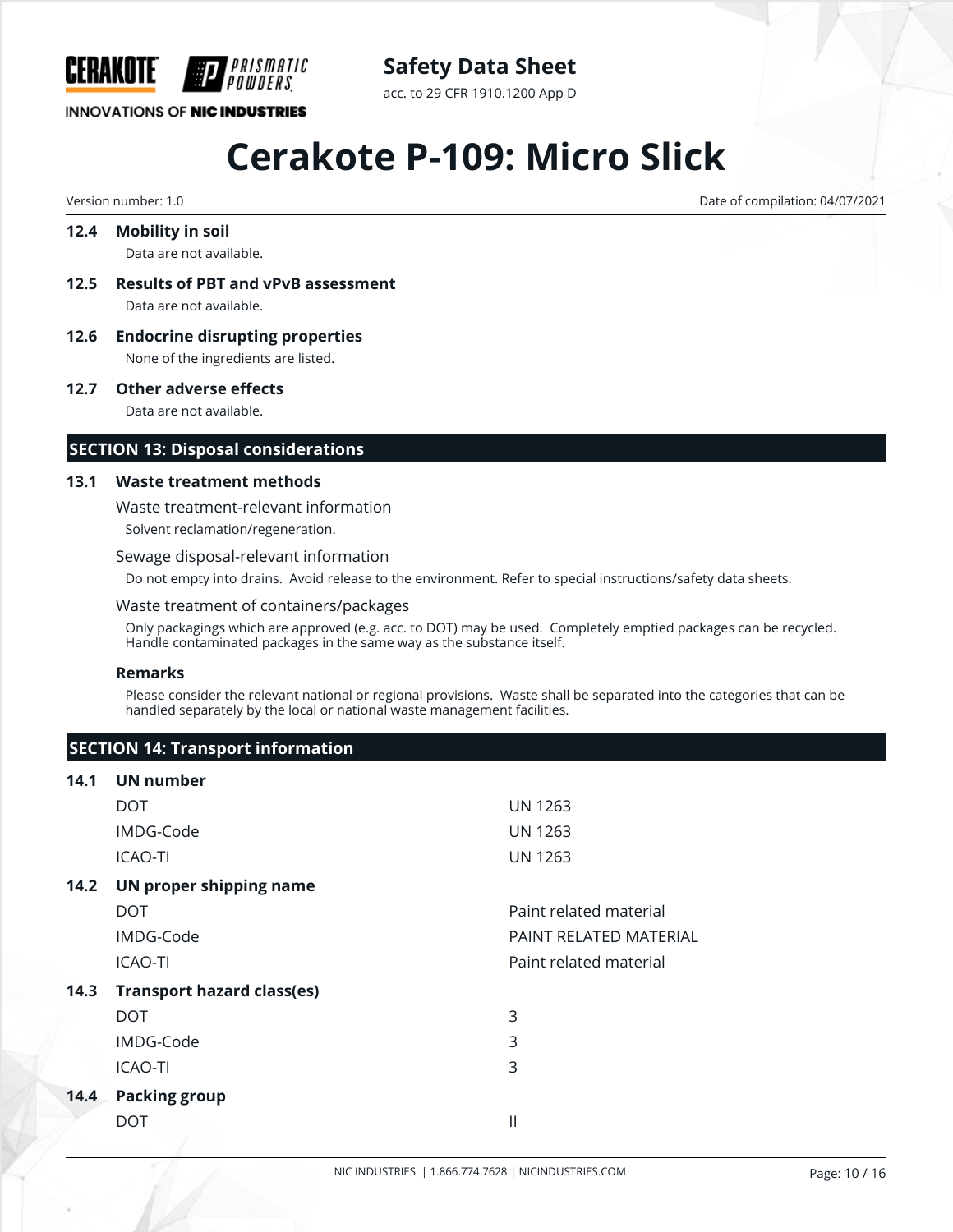

**INNOVATIONS OF NIC INDUSTRIES** 

acc. to 29 CFR 1910.1200 App D

# **Cerakote P-109: Micro Slick**

|      | Version number: 1.0                                                                                                    | Date of compilation: 04/07/2021                                            |
|------|------------------------------------------------------------------------------------------------------------------------|----------------------------------------------------------------------------|
|      | IMDG-Code                                                                                                              | $\left  \right $                                                           |
|      | <b>ICAO-TI</b>                                                                                                         | $\mathbf{  }$                                                              |
| 14.5 | <b>Environmental hazards</b>                                                                                           | non-environmentally hazardous acc. to the danger-<br>ous goods regulations |
| 14.6 | <b>Special precautions for user</b><br>There is no additional information.                                             |                                                                            |
| 14.7 | Transport in bulk according to Annex II of MARPOL and the IBC Code<br>The cargo is not intended to be carried in bulk. |                                                                            |
|      | <b>Information for each of the UN Model Regulations</b>                                                                |                                                                            |
|      | Transport of dangerous goods by road or rail (49 CFR US DOT) - Additional information                                  |                                                                            |
|      | Particulars in the shipper's declaration                                                                               | UN1263, Paint related material, 3, II                                      |
|      | Reportable quantity (RQ)                                                                                               | 16,244 lbs (7,375 kg) (n-butyl alcohol) (Methyl Ethyl Ketone)              |
|      | Danger label(s)                                                                                                        | 3                                                                          |
|      |                                                                                                                        |                                                                            |
|      | Special provisions (SP)                                                                                                | 149, 367, B52, B131, IB2, T4, TP1, TP8, TP28                               |
|      | <b>ERG No</b>                                                                                                          | 128                                                                        |
|      | International Maritime Dangerous Goods Code (IMDG) - Additional information                                            |                                                                            |
|      | Marine pollutant                                                                                                       |                                                                            |
|      | Danger label(s)                                                                                                        | 3                                                                          |
|      |                                                                                                                        |                                                                            |
|      | Special provisions (SP)                                                                                                | 163, 367                                                                   |
|      | Excepted quantities (EQ)                                                                                               | E <sub>2</sub>                                                             |
|      | Limited quantities (LQ)                                                                                                | 5L                                                                         |
|      | EmS                                                                                                                    | F-E, S-E                                                                   |
|      | Stowage category                                                                                                       | B                                                                          |
|      | International Civil Aviation Organization (ICAO-IATA/DGR) - Additional information                                     |                                                                            |
|      | Danger label(s)                                                                                                        | 3                                                                          |
|      |                                                                                                                        |                                                                            |
|      | Special provisions (SP)                                                                                                | A3, A72, A192                                                              |
|      | Excepted quantities (EQ)                                                                                               | E <sub>2</sub>                                                             |
|      | Limited quantities (LQ)                                                                                                | 1 <sub>L</sub>                                                             |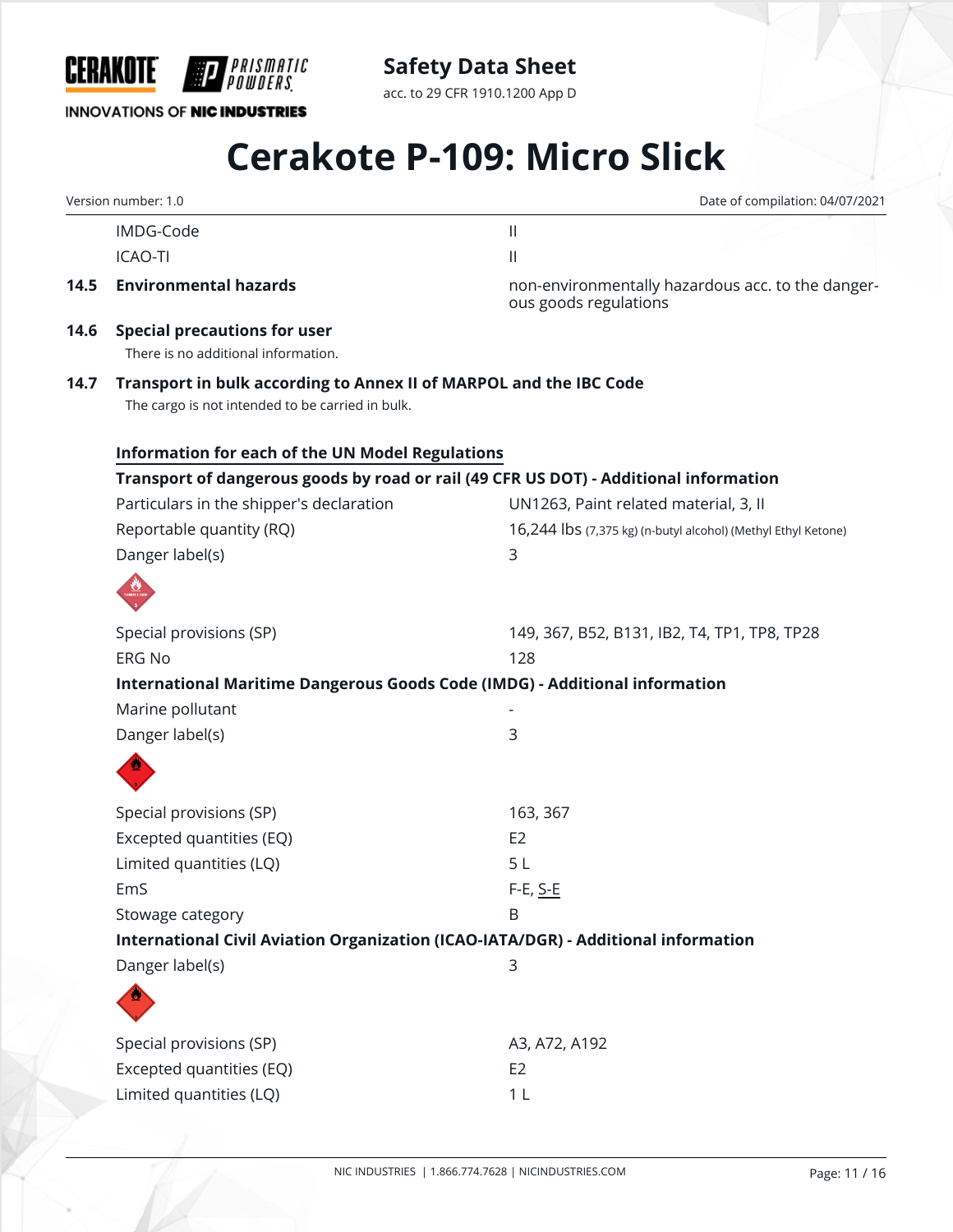

**Safety Data Sheet** acc. to 29 CFR 1910.1200 App D

# **Cerakote P-109: Micro Slick**

Version number: 1.0 Date of compilation: 04/07/2021

## **SECTION 15: Regulatory information**

## **15.1 Safety, health and environmental regulations specific for the product in question**

## **National regulations (United States)**

**Toxic Substance Control Act (TSCA)** All ingredients are listed

## **Superfund Amendment and Reauthorization Act (SARA TITLE III )**

- The List of Extremely Hazardous Substances and Their Threshold Planning Quantities (EPCRA Section 302, 304)

none of the ingredients are listed

- Specific Toxic Chemical Listings (EPCRA Section 313)

| Toxics Release Inventory: Specific Toxic Chemical Listings |               |                |                |
|------------------------------------------------------------|---------------|----------------|----------------|
| Name of substance                                          | <b>CAS No</b> | <b>Remarks</b> | Effective date |
| n-butyl alcohol                                            | 71-36-3       |                | 12/31/1986     |

## **Comprehensive Environmental Response, Compensation, and Liability Act (CERCLA)**

- List of Hazardous Substances and Reportable Quantities (CERCLA section 102a) (40 CFR 302.4)

| Name of substance   | Name acc. to inventory                                     | <b>CAS No</b> | <b>Remarks</b> | <b>Statutory</b><br>code | Final RQ pounds<br>(Kg) |
|---------------------|------------------------------------------------------------|---------------|----------------|--------------------------|-------------------------|
| Methyl Ethyl Ketone | 2-Butanone MEK Methyl ethyl<br>ketone                      | 78-93-3       |                |                          | 5000 (2270)             |
| Methyl Ethyl Ketone | Unlisted Hazardous Wastes Char-<br>acteristic of Toxicity: |               |                |                          |                         |
| n-butyl alcohol     | 1-Butanol n-Butyl alcohol                                  | 71-36-3       |                | 4                        | 5000 (2270)             |

Legend

3 "3" indicates that the source is section 112 of the Clean Air Act

"4" indicates that the source is section 3001 of the Resource Conservation and Recovery Act (RCRA)

### **Clean Air Act**

none of the ingredients are listed

### **Right to Know Hazardous Substance List**

- Toxic or Hazardous Substance List (MA-TURA)

| Name of substance   | <b>DEP CODE</b> | PBT / HHS /<br>LHS. | PBT / HHS<br><b>Threshold</b> | De Minimis Concentra-<br>tion Threshold |
|---------------------|-----------------|---------------------|-------------------------------|-----------------------------------------|
| Methyl Ethyl Ketone |                 |                     |                               | 1.0%                                    |
| n-butyl alcohol     |                 | LHS                 |                               | 1.0%                                    |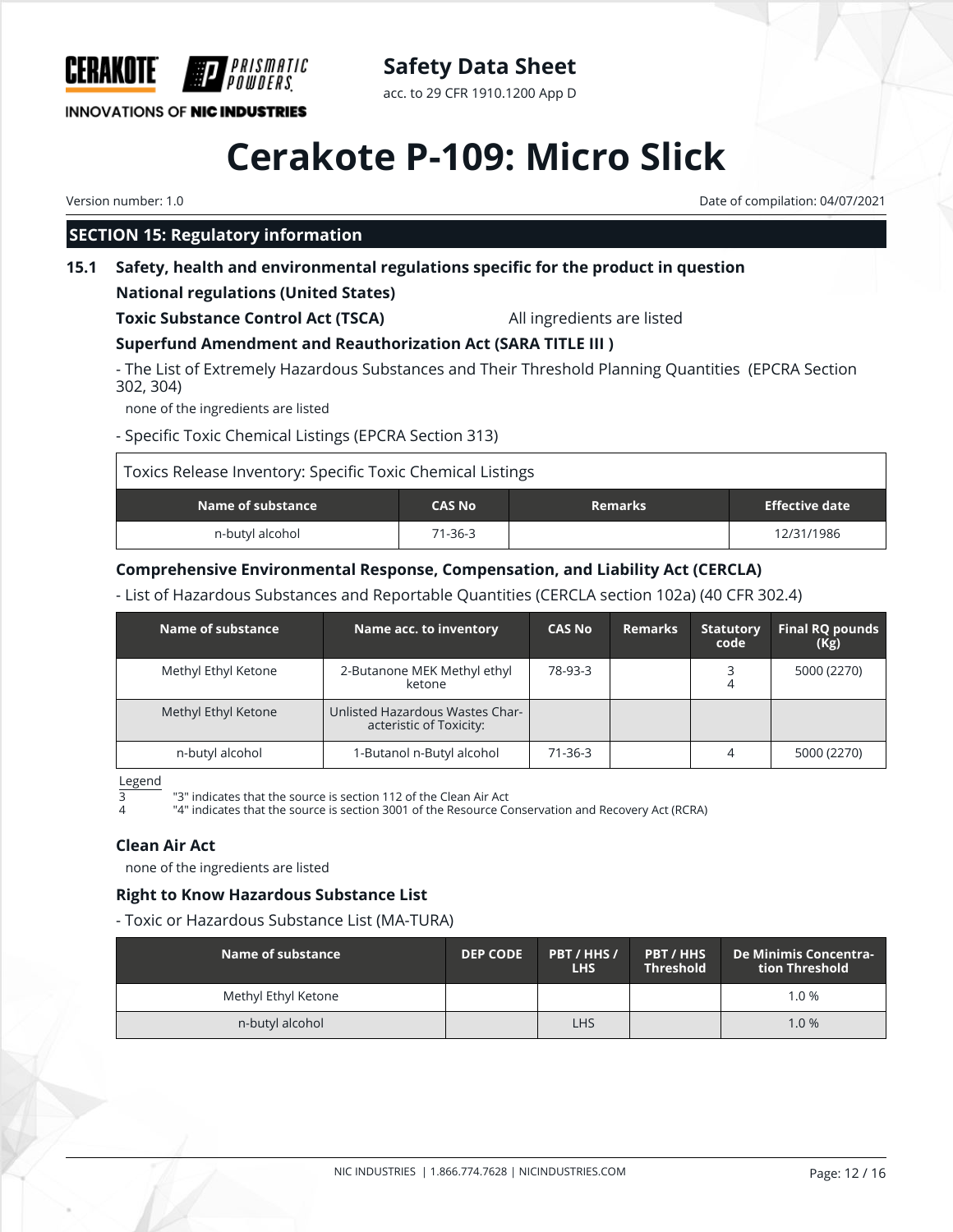

acc. to 29 CFR 1910.1200 App D

### **INNOVATIONS OF NIC INDUSTRIES**

## **Cerakote P-109: Micro Slick**

Version number: 1.0 Date of compilation: 04/07/2021

#### - Hazardous Substances List (MN-ERTK)

| Name of substance      | <b>References</b> | <b>Remarks</b> |
|------------------------|-------------------|----------------|
| Methyl Ethyl Ketone    | A, N, O           |                |
| n-butyl alcohol        | A, O              | skin           |
| <b>Thermoset Resin</b> | A, O              |                |

Legend

A **American Conference of Governmental Industrial Hygienists (ACGIH)**, "Threshold Limit Values for Chemical Substances and Physical Agents and Biological Exposure Indices for 1992-93", available from ACGIH

N National Institute for Occupational Safety and Health (NIOSH), "Recommendations for Occupational Safety and Health Standards," August 1988, available from NIOSH, Publications Dissemination Office, Division of Standards Development and Technology Transfer

O Occupational Safety and Health Administration (OSHA), Safety and Health Standards, Code of Federal Regulations, title 29, part 1910, subpart Z, "Toxic and Hazardous Substances, 1990." General information: Minnesota Department of Labor and Industry, Occupational Safety and Health Division

skin If a potential for absorption from skin contact merits special consideration, the word "skin" follows the substance name.

#### - Hazardous Substance List (NJ-RTK)

| <b>Name of substance</b> | <b>Remarks</b> | <b>Classifications</b>                  |
|--------------------------|----------------|-----------------------------------------|
| Methyl Ethyl Ketone      |                | F <sub>3</sub>                          |
| n-butyl alcohol          |                | F <sub>3</sub>                          |
| <b>Thermoset Resin</b>   |                | CA<br><b>MU</b><br>TE<br>F <sub>3</sub> |

Legend<br>CA

CA Carcinogenic<br>F3 Flammable -

F3 Flammable - Third Degree<br>MU Mutagenic

MU Mutagenic<br>TF Teratogeni

**Teratogenic** 

#### - Hazardous Substance List (Chapter 323) (PA-RTK)

| Name of substance   | <b>Classification</b> |
|---------------------|-----------------------|
| Methyl Ethyl Ketone |                       |
| n-butyl alcohol     |                       |
| Thermoset Resin     |                       |

Legend

E Environmental hazard

#### - Hazardous Substance List (RI-RTK)

| Name of substance   | <b>References</b> |
|---------------------|-------------------|
| Methyl Ethyl Ketone | T. F              |
| n-butyl alcohol     | T. F              |
| Thermoset Resin     | T. F              |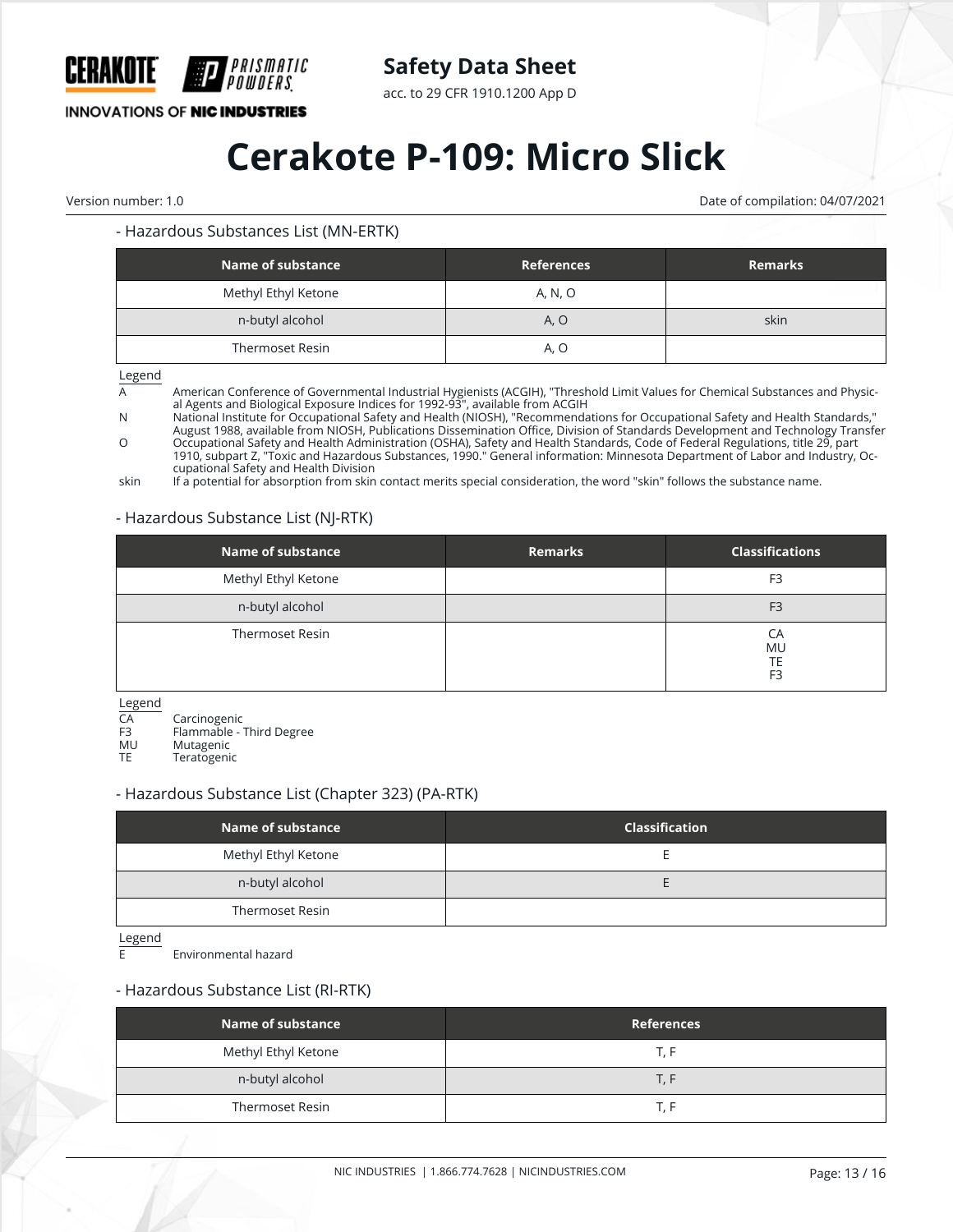

acc. to 29 CFR 1910.1200 App D

### **INNOVATIONS OF NIC INDUSTRIES**

## **Cerakote P-109: Micro Slick**

Version number: 1.0 Date of compilation: 04/07/2021

## Legend<br>F

 $\overline{F}$  Flammability (NFPA®)<br>T Toxicity (ACGIH®) Toxicity (ACGIH<sup>®</sup>)

#### **Industry or sector specific available guidance(s)**

#### **NFPA® 704**

National Fire Protection Association: Standard System for the Identification of the Hazards of Materials for Emergency Response (United States).

| Category       | Degree of haz-<br>ard | <b>Description</b>                                                               |
|----------------|-----------------------|----------------------------------------------------------------------------------|
| Flammability   |                       | Material that can be ignited under almost all ambient temperature conditions     |
| <b>Health</b>  |                       | Material that, under emergency conditions, can cause serious or permanent injury |
| Instability    |                       | Material that is normally stable, even under fire conditions                     |
| Special hazard |                       |                                                                                  |

#### **National inventories**

| <b>Country</b> | <b>Inventory</b> | <b>Status</b>                  |
|----------------|------------------|--------------------------------|
| AU             | <b>AICS</b>      | All ingredients are listed     |
| CA             | <b>DSL</b>       | All ingredients are listed     |
| CN             | <b>IECSC</b>     | All ingredients are listed     |
| EU             | ECSI             | All ingredients are listed     |
| EU             | REACH Reg.       | All ingredients are listed     |
| P              | <b>CSCL-ENCS</b> | All ingredients are listed     |
| JP             | <b>ISHA-ENCS</b> | Not all ingredients are listed |
| <b>KR</b>      | <b>KECI</b>      | All ingredients are listed     |
| MX             | <b>INSQ</b>      | All ingredients are listed     |
| NZ             | <b>NZIOC</b>     | All ingredients are listed     |
| PH             | <b>PICCS</b>     | All ingredients are listed     |
| <b>TR</b>      | <b>CICR</b>      | All ingredients are listed     |
| <b>TW</b>      | <b>TCSI</b>      | All ingredients are listed     |
| <b>US</b>      | <b>TSCA</b>      | All ingredients are listed     |

Legend<br>AICS AICS Australian Inventory of Chemical Substances CICR Chemical Inventory and Control Regulation CSCL-ENCS List of Existing and New Chemical Substances (CSCL-ENCS) DSL Domestic Substances List (DSL)<br>ECSI ECS Cubstance Inventory (EINECS ECSI EC Substance Inventory (EINECS, ELINCS, NLP)<br>IECSC Inventory of Existing Chemical Substances Pro IECSC Inventory of Existing Chemical Substances Produced or Imported in China INSQ National Inventory of Chemical Substances ISHA-ENCS Inventory of Existing and New Chemical Substances (ISHA-ENCS) KECI Korea Existing Chemicals Inventory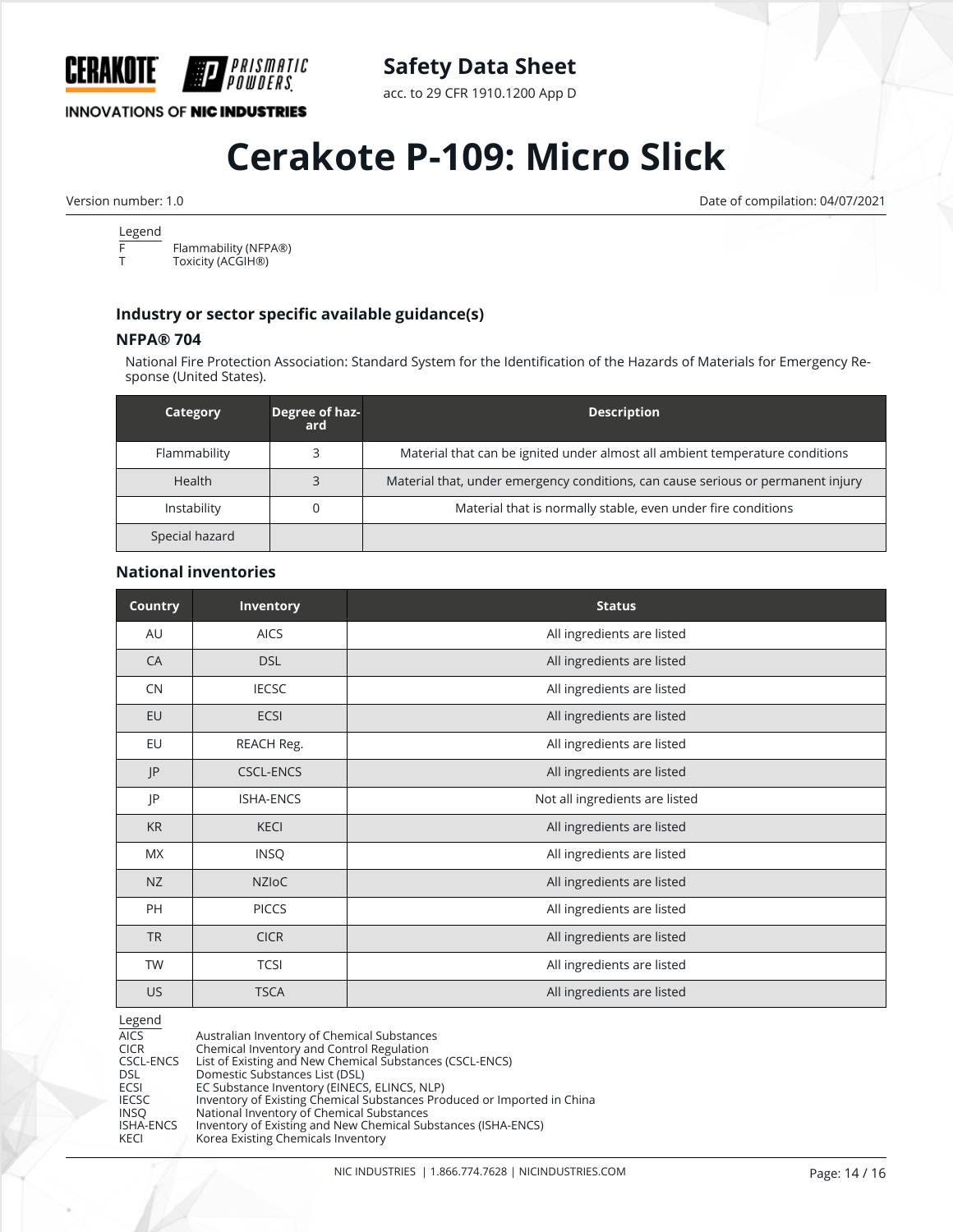

acc. to 29 CFR 1910.1200 App D

## **INNOVATIONS OF NIC INDUSTRIES**

**HP** 

PRISMATIC

'OWDERS

## **Cerakote P-109: Micro Slick**

Version number: 1.0 Date of compilation: 04/07/2021

| Legend       |                                                                   |
|--------------|-------------------------------------------------------------------|
| NZIoC        | New Zealand Inventory of Chemicals                                |
| <b>PICCS</b> | Philippine Inventory of Chemicals and Chemical Substances (PICCS) |
| REACH Reg.   | REACH registered substances                                       |
| <b>TCSI</b>  | Taiwan Chemical Substance Inventory                               |
| <b>TSCA</b>  | Toxic Substance Control Act                                       |

### **15.2 Chemical Safety Assessment**

Chemical safety assessments for substances in this mixture were not carried out.

## **SECTION 16: Other information, including date of preparation or last revision**

#### **Abbreviations and acronyms**

| Abbr.            | <b>Descriptions of used abbreviations</b>                                                                                                                                                                                                             |
|------------------|-------------------------------------------------------------------------------------------------------------------------------------------------------------------------------------------------------------------------------------------------------|
| 29 CFR 1910.1000 | 29 CFR 1910.1000, Tables Z-1, Z-2, Z-3 - Occupational Safety and Health Standards: Toxic and Hazardous Sub-<br>stances (permissible exposure limits)                                                                                                  |
| 49 CFR US DOT    | 49 CFR U.S. Department of Transportation                                                                                                                                                                                                              |
| <b>ACGIH®</b>    | American Conference of Governmental Industrial Hygienists                                                                                                                                                                                             |
| ACGIH® 2019      | From ACGIH®, 2019 TLVs® and BEIs® Book. Copyright 2019. Reprinted with permission. Information on the<br>proper use of the TLVs® and BEIs®: http://www.acgih.org/tlv-bei-guidelines/policies-procedures-presenta-<br>tions/tlv-bei-position-statement |
| ATF              | <b>Acute Toxicity Estimate</b>                                                                                                                                                                                                                        |
| Cal/OSHA PEL     | California Division of Occupational Safety and Health (Cal/OSHA): Permissible Exposure Limits (PELs)                                                                                                                                                  |
| CAS              | Chemical Abstracts Service (service that maintains the most comprehensive list of chemical substances)                                                                                                                                                |
| Ceiling-C        | Ceiling value                                                                                                                                                                                                                                         |
| DEP CODE         | Department of Environmental Protection Code                                                                                                                                                                                                           |
| <b>DGR</b>       | Dangerous Goods Regulations (see IATA/DGR)                                                                                                                                                                                                            |
| <b>DOT</b>       | Department of Transportation (USA)                                                                                                                                                                                                                    |
| <b>EINECS</b>    | European Inventory of Existing Commercial Chemical Substances                                                                                                                                                                                         |
| <b>ELINCS</b>    | European List of Notified Chemical Substances                                                                                                                                                                                                         |
| EmS              | <b>Emergency Schedule</b>                                                                                                                                                                                                                             |
| ERG No           | Emergency Response Guidebook - Number                                                                                                                                                                                                                 |
| <b>HHS</b>       | Higher hazard substance                                                                                                                                                                                                                               |
| <b>IATA</b>      | International Air Transport Association                                                                                                                                                                                                               |
| <b>IATA/DGR</b>  | Dangerous Goods Regulations (DGR) for the air transport (IATA)                                                                                                                                                                                        |
| <b>ICAO</b>      | International Civil Aviation Organization                                                                                                                                                                                                             |
| <b>ICAO-TI</b>   | Technical instructions for the safe transport of dangerous goods by air                                                                                                                                                                               |
| <b>IMDG</b>      | International Maritime Dangerous Goods Code                                                                                                                                                                                                           |
| IMDG-Code        | International Maritime Dangerous Goods Code                                                                                                                                                                                                           |